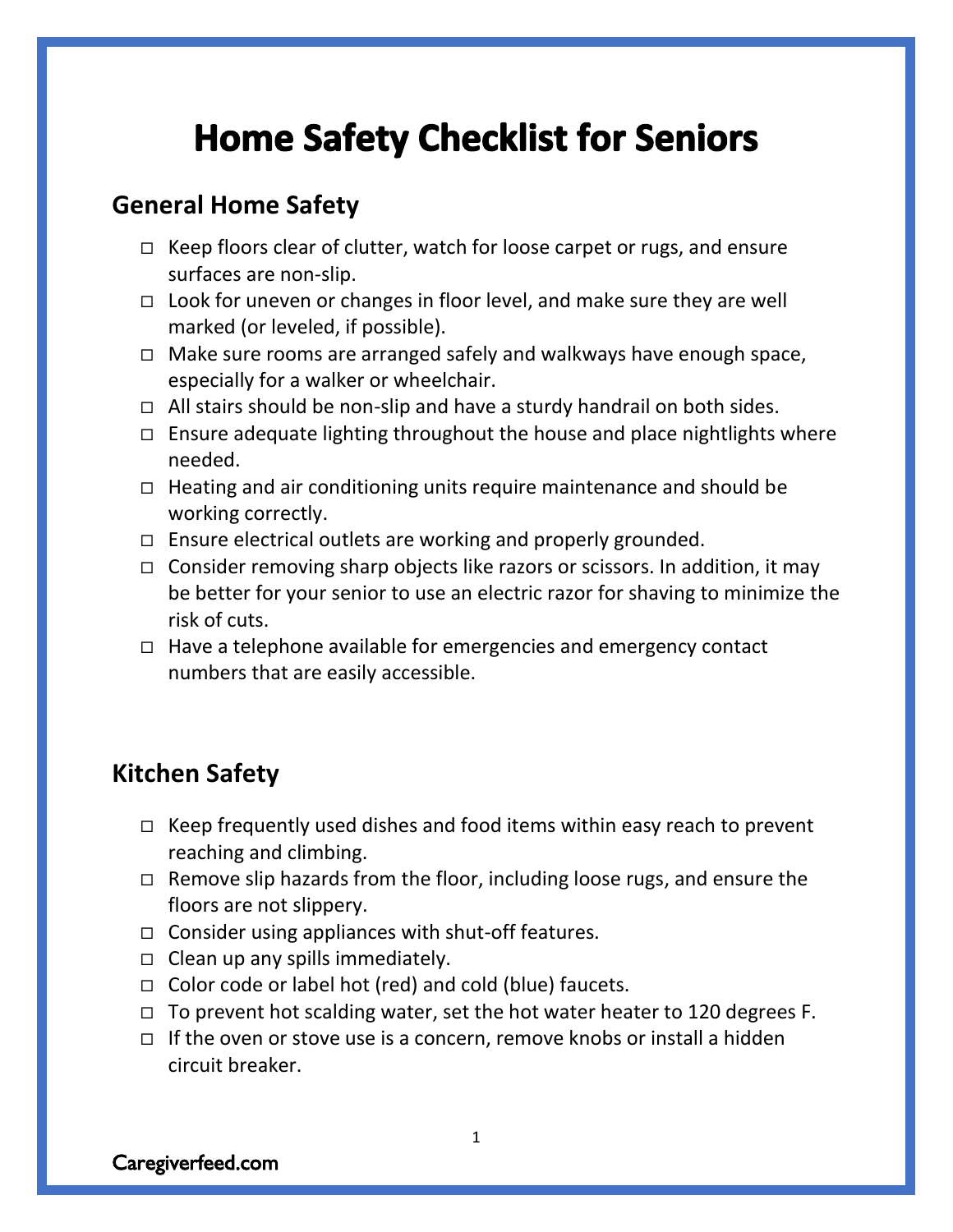### **Bathroom Safety**

- $\Box$  Use non-skid mats or secure rugs with non-slip rubber pads or double-sided tape.
- $\Box$  Add a non-slip mat or decals to the bottom of the shower or tub.
- $\Box$  Install grab bars near the toilet, shower, and anywhere else needed.
- $\Box$  A raised toilet seat makes getting on and off the toilet easier.
- $\Box$  Consider using a handheld showerhead and a shower chair.
- $\Box$  Color code or label hot (red) and cold (blue) faucets.
- $\Box$  To prevent hot scalding water, set the hot water heater to 120 degrees F.

### **Living Rooms Safety**

- $\Box$  Keep walking areas free from debris and clutter.
- $\Box$  Secure rugs and flooring that may cause tripping.
- $\Box$  Make sure electrical cords are not in walking paths and are secured to the floor.
- $\Box$  Ensure good lighting in all living spaces, including hallways, especially at night.
- $\Box$  Make sure all stairways have sturdy handrails.

## **Mobility Safety**

- $\Box$  Encourage the use of assisted devices such as canes, walkers, or wheelchair, and make sure walking paths to keep are easy to navigate.
- $\Box$  Ensure your senior has sturdy shoes with rubber soles to prevent slipping. Velcro or slip-on shoes can prevent issues with loose shoelaces and may be easier for seniors to put them on.
- $\Box$  Be mindful that pets can be a tripping hazard.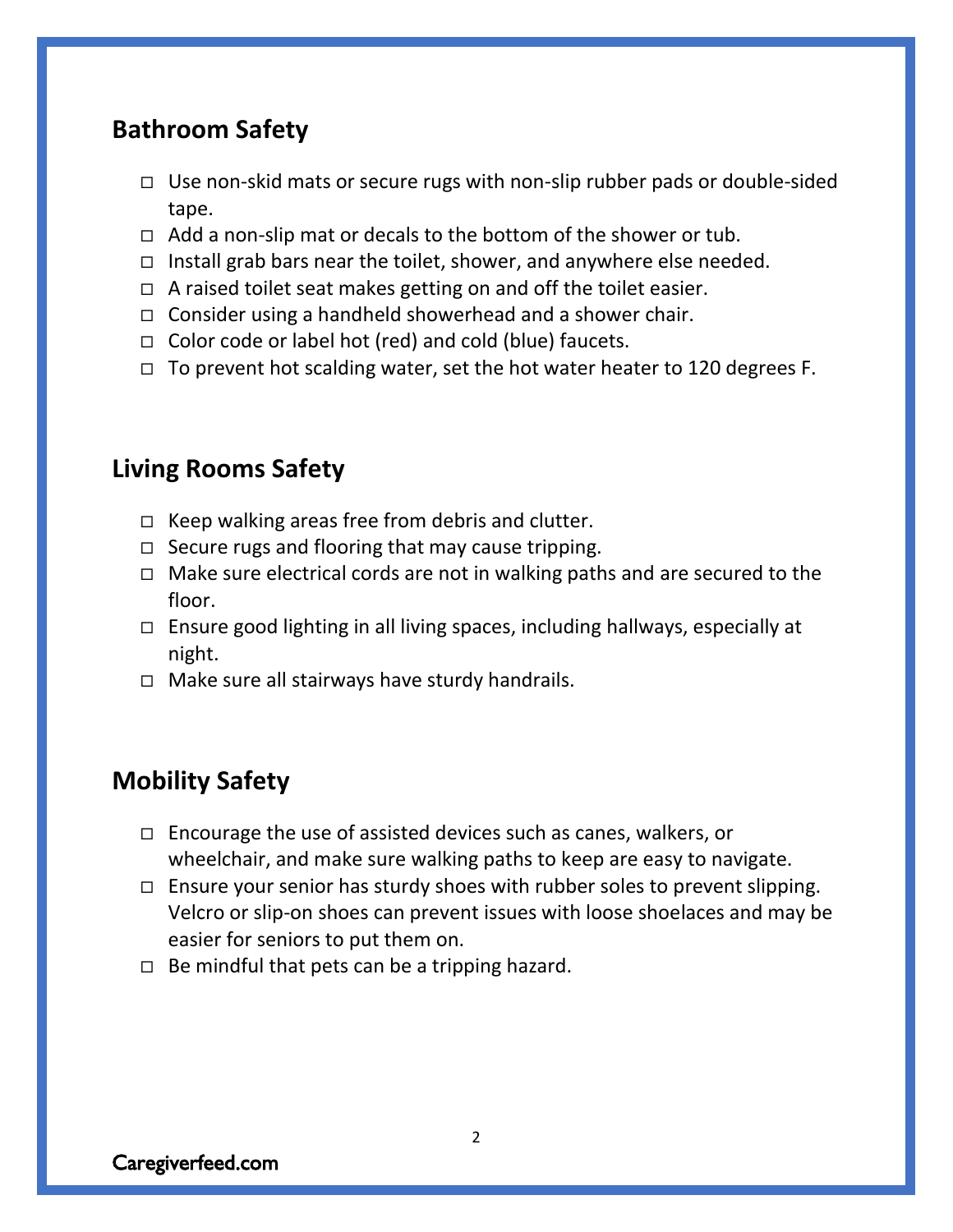#### **Bedroom Safety**

- $\Box$  Keep shoes, clothing, and personal items in easy-to-reach locations.
- $\Box$  Ensure adequate lighting, especially if your senior may get up at night to use the bathroom. Consider using nightlights or motion sensor lights.
- $\Box$  Keep walk areas clear of loose rugs and clutter.

#### **Doors and Window Safety**

- $\Box$  Ensure windows and doors can open and close and that they have locks your senior can operate.
- $\Box$  Check if the doorbell is working and that your senior can hear it throughout the house.
- $\Box$  Front doors should have a peephole or view panel so seniors can see who is at the door before opening.
- $\Box$  Hide a key outside or make sure someone has an extra in case your senior locks themselves out of the house.

#### **Fire Safety**

- $\Box$  Install smoke and carbon monoxide detectors (per your city code), check to make sure they all work, and change the batteries annually.
- $\Box$  Have fire extinguishers in easily accessible areas, and ensure people know where they are and how to use them.
- $\Box$  Consider removing lighters and matches if open flames, like fireplaces and candles, are concerning.
- $\Box$  Restrict or supervise smoking in the house as smoking can be a fire hazard if contact is made with anything flammable.